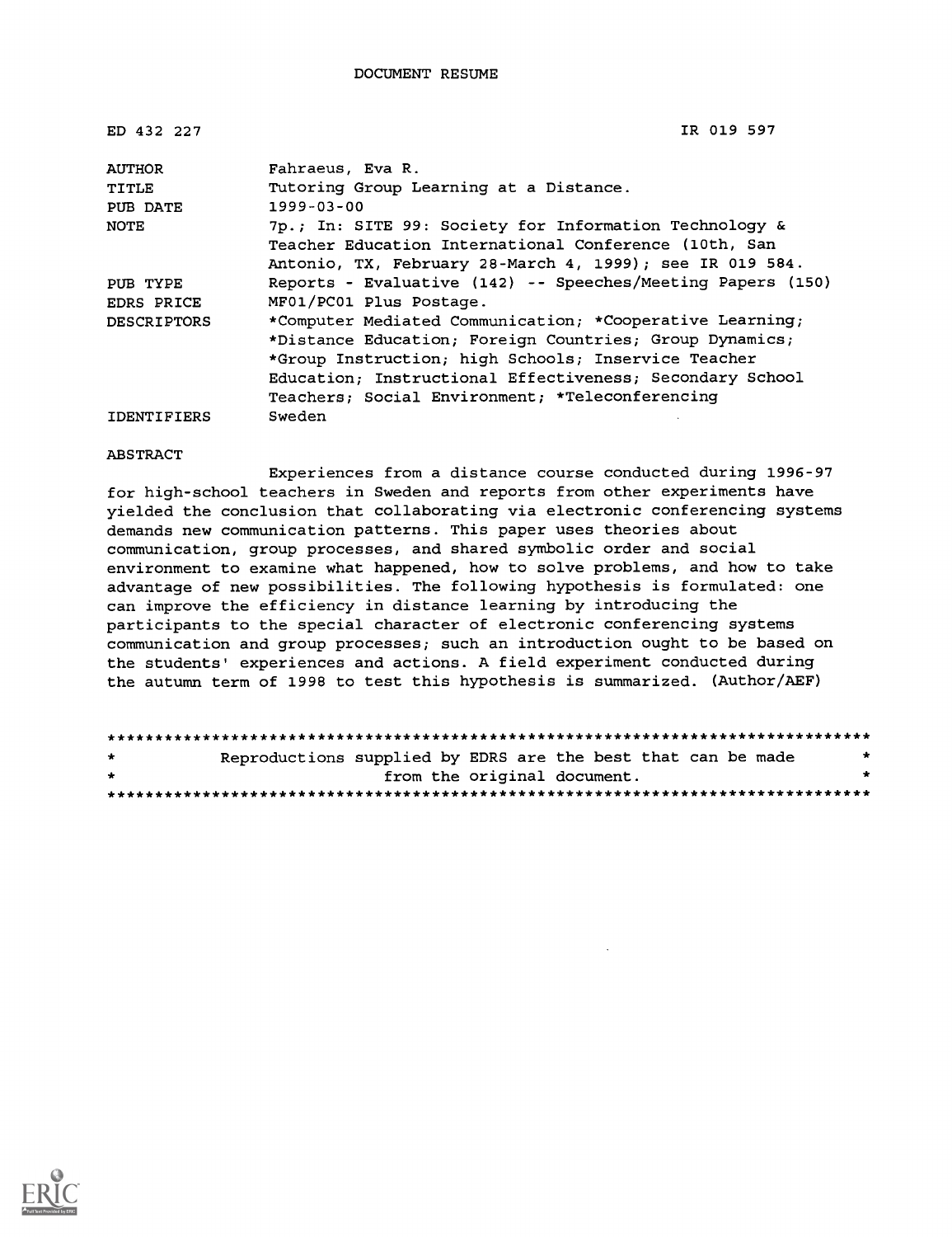S. DEPARTMENT OF EDUCATION Office of Educational Research and Improvement<br>EDUCATIONAL RESOURCES INFORMATION CENTER (ERIC) This document has been reproduced as eceived from the person or organization originating it.

0 Minor changes have been made to improve reproduction quality.

ED 432 227

o Points of view or opinions stated in this document do not necessarily represent official OERI position or policy.

### Tutoring Group Learning at a Distance

"PERMISSION TO REPRODUCE THIS MATERIAL HAS BEEN GRANTED BY

G.H. Marks

Eva R Fahrzeus Dep. of Computer and Systems Sciences, Stockholm University/KTH Electrum 230, S-164 40 Kista, Sweden E-mail: evafaahr@dsv.su.se

TO THE EDUCATIONAL RESOURCES INFORMATION CENTER (ERIC)."

Abstract: Experiences from a distance course conducted during 1996-97 and reports from other experiments have yielded the conclusion that collaborating via electronic conferencing systems demands new communication patterns.

Theories about: (1) communication, (2) group processes, and (3) shared symbolic order and social environment were used to help us understand what happened, how to solve problems, and how to take advantage of new possibilities.

A hypothesis was formulated about how to improve the efficiency in distance learning by introducing the participants to the special character of electronic conferencing systems communication and group processes. During the autumn term of 1998 we are conducting a field experiment that will test this hypothesis.

#### 1. Experiences from a Distance Course

During 1996-97 a distance course was given for 51 high-school teachers about how to use the Internet pedagogically in their teaching at school. This was part of a governmental venture to find ways to support distance education in Sweden. The course ran during half a year and the participants studied part time, parallel with their ordinary full-time work as teachers. This was made possible through a course outline with only two 2 and-a-half day face-to-face meetings, one at the beginning and one at the end. In the meantime, participants communicated with each other and with the teachers through the electronic conferencing system FirstClass for asynchronous text communication. A fuller description of this course is found in [Männikkö & Fåhræus 1997].

The pedagogical model of Problem-Based Learning (PBL) was applied in a flexible way in the course. Ten task groups formed themselves dynamically during the first face-to-face meeting around themes that the participants found interesting. These task groups collaborated during the whole course via the conferencing system, using the system also for delivering reports, asking questions, and discussing general matters around the course.

We were two teachers tutoring five groups each. We tried to check the system for messages at least every other day. Thus we followed the progress of the group work. We avoided intervening in the group discussions and did not answer questions immediately, thus encouraging the participants to help each other. This was in line with the pedagogical model used: to encourage independence from us as tutors.

To collect and systematize experiences from the course we used mainly qualitative methods. The participants were to answer three questionaires, one before the course started, one in the middle, and one at the end of the course. They were asked to keep electronic diaries on their learning process. We collected all communication in the conferencing system and have analyzed part of the very rich material.

As teachers, we felt that this kind of course demands more preparation and more time to read all material produced, compared with a similar type of course, conducted in a traditional way. The fact that all that is "said" in the groups is written and visible to the tutor means that the tutor gets a good picture of the contribution to the group work by each and every participant. But it does not mean that the tutor can activate an inactive group. As earlier mentioned, we did not want to intervene if not necessary. That would have meant that we took the responsibility away from the group members. But when we found that a group did not start to work or that the work stopped, we thought we had to do something. We tried to encourage as soon as there was a sign of action, and we prodded by asking questions about their progress and so on. But still, we saw very little result of these efforts. Inactive groups still did not manage to complete the course assignments.

 $2$  BEST COPY AVAILABLE

RO19597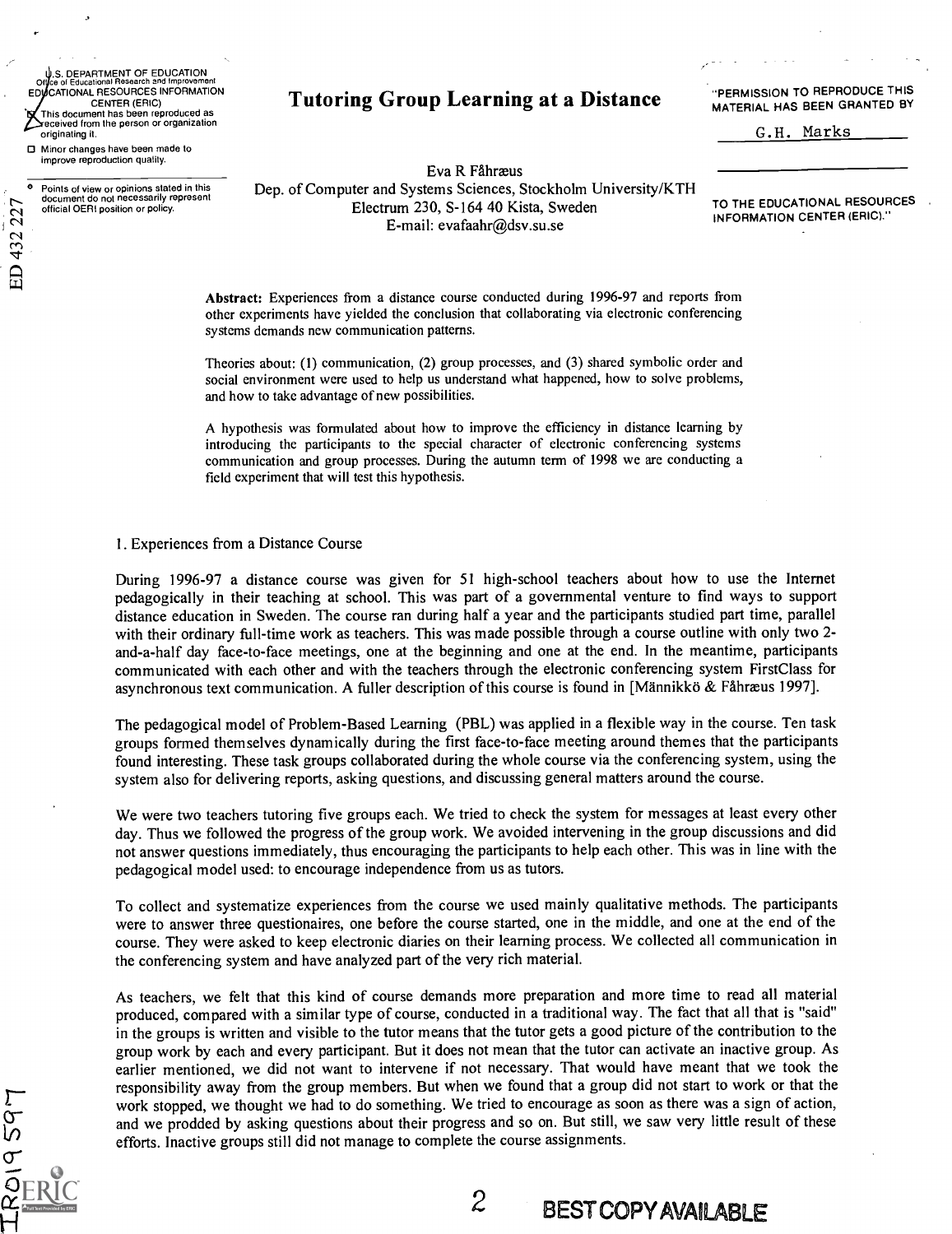#### 2. Some Results from the Communication Analysis

As an illustration, we will show examples below from the electronic records (in translation from Swedish) on which we base our conclusions. The material is excerpted from the conferencing system and illustrates the first month of communication in four of the task groups. The size of the groups were three to five people. Three of the groups were quite active, posting between 24 and 52 contributions during the studied period, whereas one group was rather inactive with only 12 contributions. Four people from these groups left for different reasons the course after one or two months. The rest passed the course, but members in the active groups got higher degrees. More about this material is found in [Fåhræus  $\&$  Männikkö 1998].

#### 2.1 Action and Reaction Affecting Group Cohesion

We will here give some examples of different action/reaction behaviours that seem to aim at group cohesion. Most messages have an opening and an ending consisting of a greeting addressed to the whole group.

Greeting: Hi, everybody!<br>Greeting: See you! Greeting:

Sometimes the response greeting addresses a certain person.

Greeting: Hi, Tom, I got your mail!

When a question is raised, it is obvious to the recipients that an answer is expected, and they react accordingly.

Question: Is this the most intelligent way of talking?<br>Answer: There ought to be better ways! There ought to be better ways!

A contribution can be answered with a question.

Contribution: Here is the re-written version. Response: How about adding a reference to the homepage?

But also when a member is suggesting something or contributing in other ways, there is an expectation of some kind of feedback, and the feedback can also function as a confirmation of a received message.

Statement: I really hope the file will arrive correctly now. Response: I've got your file and read it.

Sometimes a statement is an indirect plea for help.

Statement: I still don't manage to open files. Offer of help: When I highlight the attachment and then click Open, I can choose Save.

A statement can also be a request of response.

Statement: I think we need to discuss this further.

... or a promise.

Statement: I'll try to fix this during the weekend.

Often one person gives a contribution and someone else gives an encouraging comment.

Contribution: I've written and sent this text.



3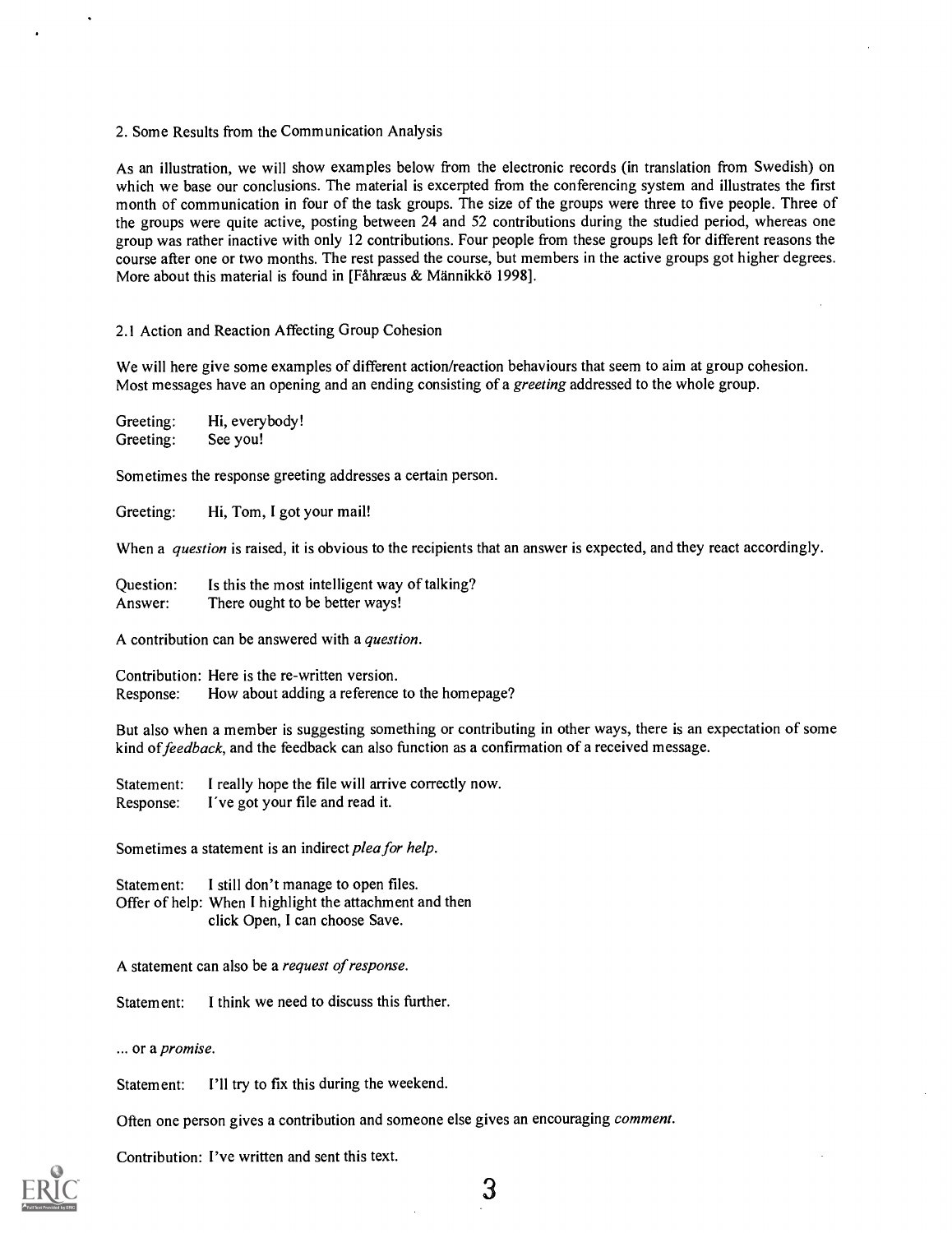Comment: Your text is good.

The communication can also start with an encouraging comment.

Comment: Hello, Tom, great that you put up a homepage! Response: I did my best.

The respondent often *agrees or disagrees* with the contributor.

Contribution: Not very much result from searching the Net. Agreement: I've also had problems in finding good material.

The groups differ a lot in what degree members reacted on action from the others in the asynchronous communication. The three active groups in the sample reacted to one half to one third of the cases. Typically, there were one or two active persons in each group giving most of the feedback. Members in the less active group was reacting only to every eighth action.

#### 2.2 Communicating Different Contexts

Characteristic of the communication at a distance is that people are situated in different contexts. The technical environment they work in, their learning situations, social situations, and professional situations vary. Being in different contexts make people place different demands and this can impede contact and make it difficult to understand each other. Therefore, communicating the context can be a means of reaching each other. This is used in the active groups where the members now and then kept telling each other about problems and delights in their everyday life.

#### About the professional context,

Message: I think I mentioned my other project. It's about studying German.

.. and the social context

Message: I just came home from a meeting about violence in the neighbourhood. Response: It really is awful with all this violence. How does it look like where you live?

.. and *technical* context

Message: I got some help from my school and now the system is installed.

In some cases we believe that complaints about technical problems were also messages about higher-level processe and could be called process-context messages.

Message: To be a computer user is not easy. It ought to be!

#### 2.3 Synchronous Communication

"On-line chat and even MUD became popular. Several of the task groups established regular chat hours for meetings. This was a way to speed up the decision making process in the task group and also to create effective working routines for the group." [Männikkö & Fåhræus 1998] (P. 675). Especially one group developed an efficient pattern in their chats. At the beginning, the discussion was rather chaotic and mostly dealing with practical things and greetings. Eventually they developed a pattern, giving short messages, mostly about who should do what and when. They even managed to handle parallel threads which you can see in the third chat. Sometimes one person gives two messages after each other concerning different themes, without waiting for a response.

From the first chat:



BESTCOPYAVAILABLE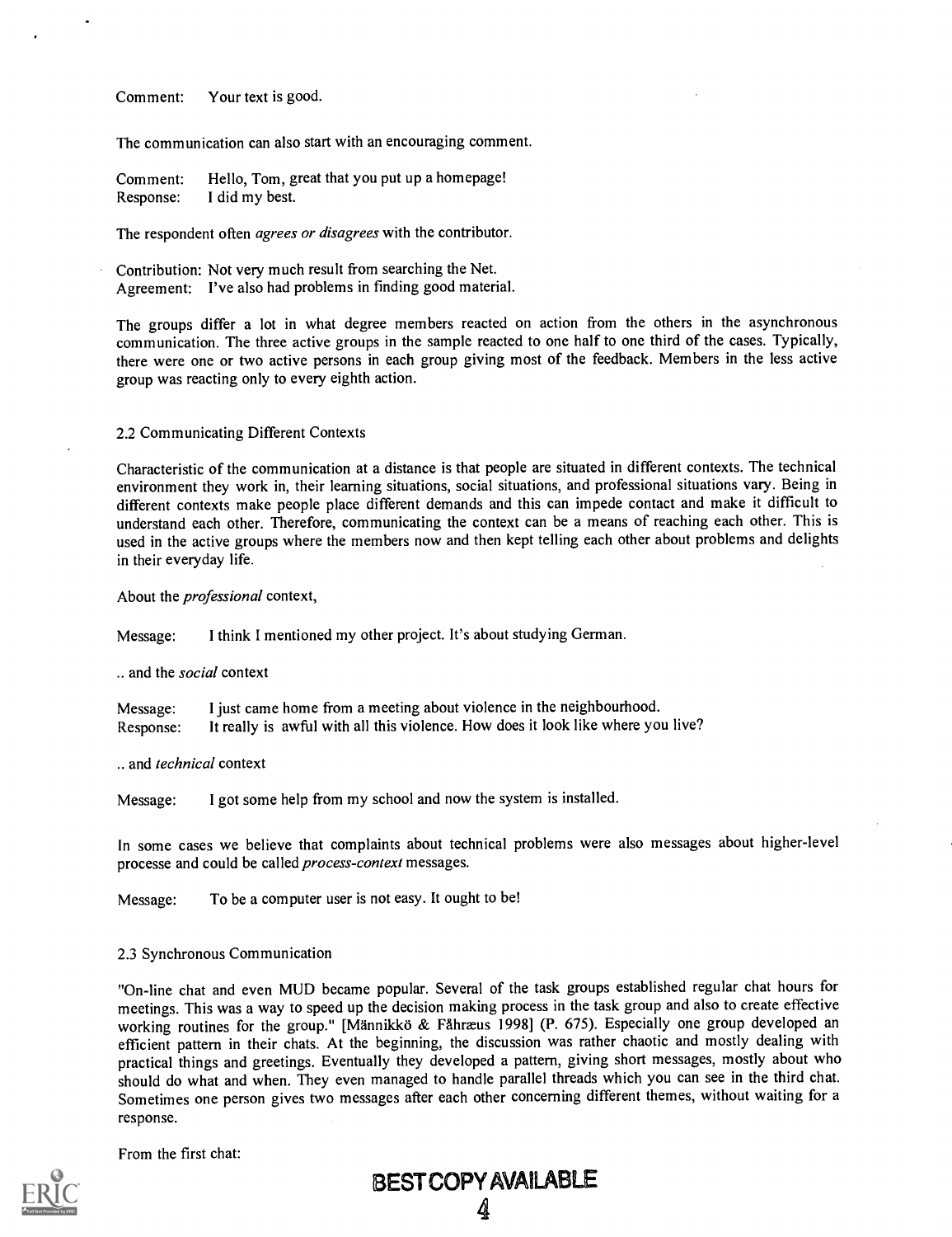$\sim$ Linda: I write to see if it works. Robert: Hi, everybody! John: This was a good idea! George: It seems to work! Linda: This maybe works. George: Where did you find this function?  $\ddotsc$ 

From the second chat:

- -

Anne: Nice to be with you from the beginning this time! My question is what to do with the suggested homepage.

Robert: If you attach it here I will publish it. Otherwise you can try to follow my instructions.

George: If I understand right Robert has written instructions about how to do.

Anne: I can send in via FirstClass? Or via email? George: Try ftp!

 $- - -$ 

From the third chat:

- - Robert: What happened to Jack? Robert: I will copy this conversation. John: It seems as if Jack quitted. Robert: I'll ask Tina to take away his access rights in this conference. John: Does copying mean pasting in a Word document? John: Did we agree about file format for our text? Robert: Copying means saving the conversation in our conference. I copy and send via email. Robert: Word I suggest. John: Me too (haven't got WP at home)!  $\sim$   $\sim$   $\sim$ 

3. Findings about Communication Patterns

There are many conclusions to be drawn from this course and the material collected. In this work, the focus is on one factor: the communication patterns in learning groups.

The analysis of the group communication has shown that the communication patterns were different in the groups. Participants in successful groups gave each other frequent feedback and kept in contact several times a week. Less successful groups communicated either very seldom or in a more individualistic way: One person wrote a contribution; after a while there might be a contribution from someone else but without reference to the form er.

The patterns people have developed for face-to-face communication are of little use when communicating only via text in an electronic conferencing system. They may even hinder. The spontaneous and fast feedback we get from face expressions and gestures are not at hand. People try to transfer these to the new medium, e.g. as greetings and smileys. They have, however, to be supplemented by other means. Not all students understand this and, if they do, it might take some time for them to "invent" an effective communication pattern.

The lack of spontaneous feedback is not the only difference between face-to-face communication and via an electronic conferencing system. The time lag and the conservation of the written words are other factors that induce new communication patterns.

4. Theories that May Help Us Understand

4.1 Communication Theory



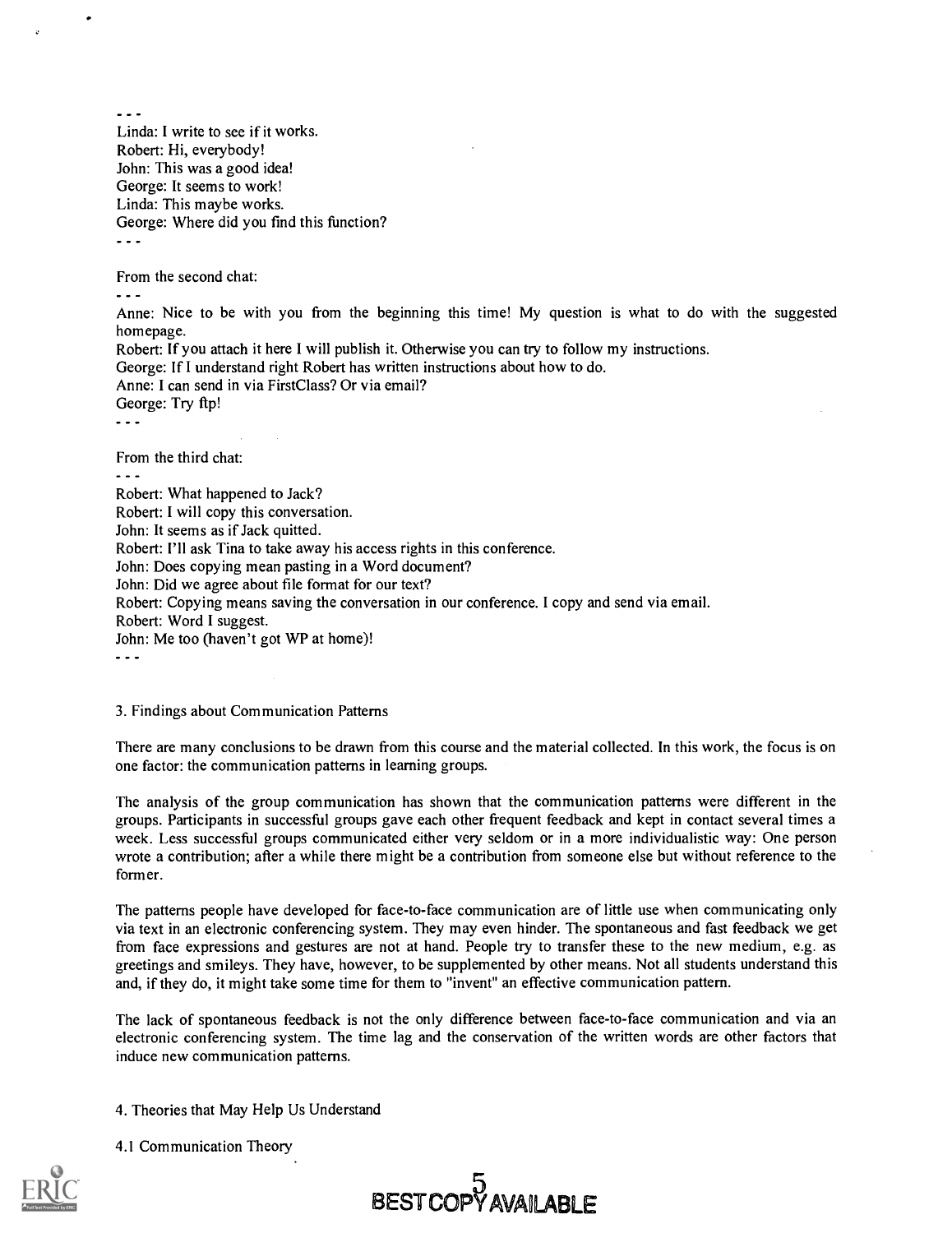With a humanistic perspective we regard communication as a tool to construct meanings. When we interact face to face, we use a broad repertoire of signals; and interlocutors impact on each other's behaviour on many levels. "Countless generations have enabled us to respond promptly (and generally quite accurately) to the affordances offered, say, by a ripe apricot, a girl's smile, or a seat in the shade on a hot day" [Mantovani 1996]. Using technical media for this interaction narrows the repertoire. We need new models to interpret this new env ironment.

In order to deal with their assignments in due time, the task groups of our course had to start an effective communication in one or two months. This is a short period to develop a new pattern of communication. Some of the participants had some practice of electronic communication when the course started and there is reason to believe that those helped the others. Participants in successful groups gave each other frequent feedback and referred to other's contributions.

#### 4.2. Group Processes

Groups collaborating with a common task usually pass through similar stages. Five stages can be described in the following manner [Wendelheim 1997] (Pp. 16-17):

- The initial stage is focused on issues of membership. This is when group members try to find out how to behave in the group in order to be accepted by other group members and by a leader. The interaction is tentative and polite. There is much ambiguity and anxiety about goals and procedure. "Thus, of primary importance during this stage are the individual members' inclusion needs."
- The second stage is reached when the group is faced with issues that require distribution of *influence* among group members. Conflicts can arise when interpersonal dominance and competition are handled. According to the theories, these early conflicts are important for the group to develop stability, openness, trust, and cohesiveness.
- The third stage can be characterised as a period of openness, integration, and trust. Members exchange feedback, ideas, opinions, and feelings and maintain an appropriate balance between concern for task performance and relationships among members.
- The fourth stage is when task performance is in focus. When the group has reached this stage it has the capacity to function fully as a cohesive work group, committed to the task.
- The fifth stage is the final one when roles and tasks are *terminated*.

There were signs in our material that the active groups had passed the first two stages during the first face-toface meeting. This means that they entered the distant phase with open minds and as rather integrated groups. After a short planning process they started to work with their tasks. The less active group was still mainly struggling with questions about membership and influence [Fåhræus & Männikkö 1998].

#### 4.3. Shared Symbolic Order and Social Environment

"Symbolic order, if it is not shared, cannot ensure the intelligibility and reciprocity of actors' conduct. Conversely, when symbolic order not only functions properly but is also enhanced in its role as map of social and physical environments, communication and cooperation among actors are greatly facilitated" [Mantovani 1996] (P. 55).

If members of a group belong to the same culture and use the same symbolic frame, they usually manage to interpret each other's messages. [Mantovani 1996]. But different symbolic orders can lead to problems.

The meaning of the conferencing system as a place for collaboration and communication was not quite obvious and self-evident to the participants in our course. It had to be negotiated and exemplified through the behaviour of the members [Harrison & Dourish 1996] [Männikkö & Fåhræus 1997].

- 5. Conclusions about Efficient Communication
- 1. Collaborating via electronic conferencing systems demands new communication patterns.

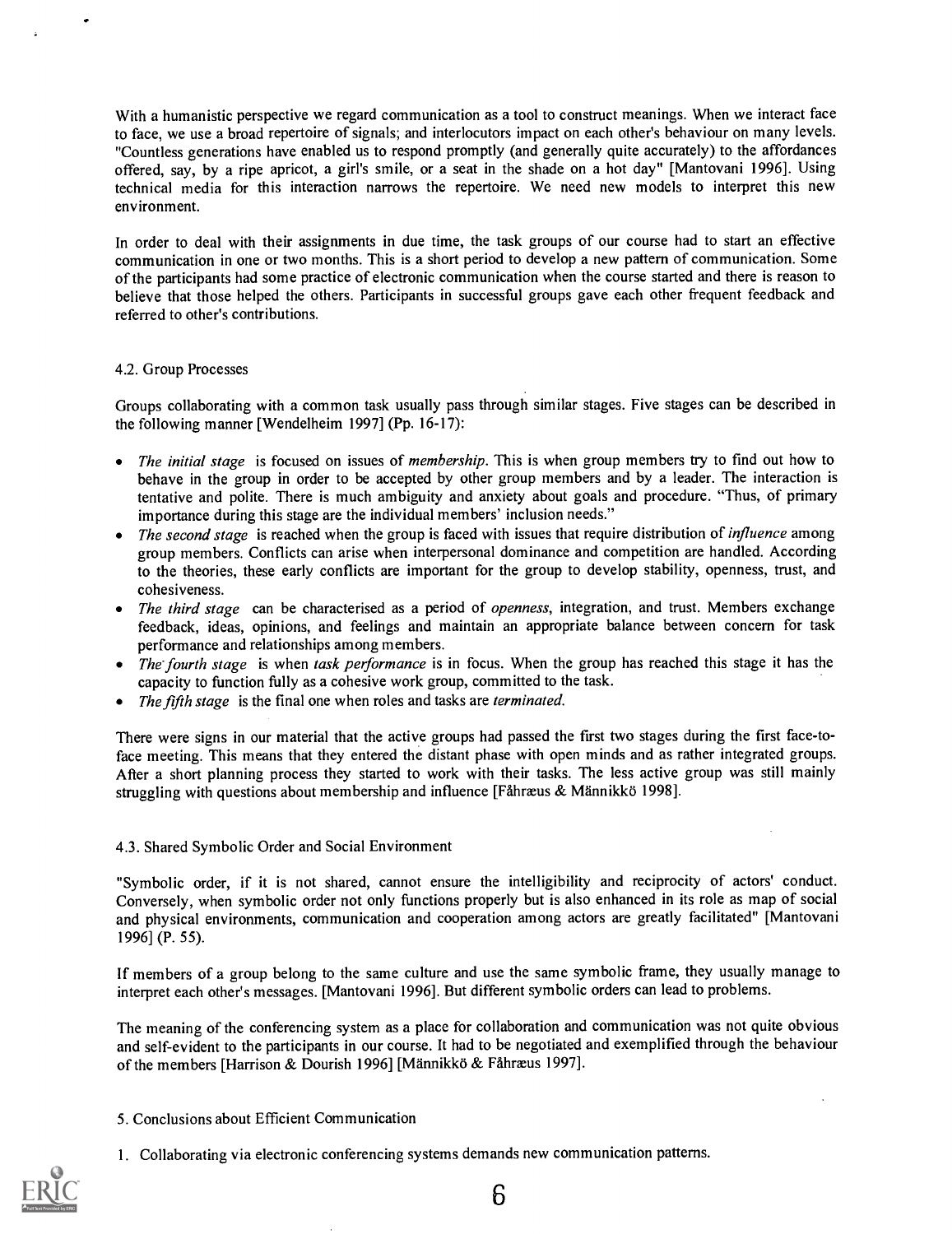- 2. When collaborating via electronic conferencing systems for the first time, most students do not use an efficient communication pattern.
- 3. Until it has passed the stages 1, 2 and 3 in the described model a group does usually not collaborate efficiently.
- 4. Students are seldom aware of stages in group processes.
- 5. There ought be a means to help students to learn a communication pattern that works in electronic conferencing systems and to take advantage of the group process.

The following hypothesis is formulated:

One can improve the efficiency in distance learning by introducing the participants to the special character of electronic conferencing systems communication and group processes. Such an introduction ought to be based on the students' experiences and actions.

#### 6. Field Experiment to Test the Hypothesis about Introduction

During the autumn of 1998 a field experiment was conducted to test the hypothesis about an introduction. This was done for a distance course called "People, computers, and community", which is using an electronic conferencing system as communication medium.

At the beginning of the course, 50% of the students were offered a three hours' introduction about how to communicate electronically. Participants were divided into groups of three. One was a sender, the second participant was a receiver and the third one was an observer. Each of them got secret instructions. The sender was supposed to try to get the receiver interested in joining a club. The receiver should play a role: Either "the interested listener", "the sceptical", or "the uninterested receiver of the information". The objective of this excercise was to let the paricipants experience how difficult it is to communicate, if you do not give and get feedback.

After the excercise, we had time for reflection and discussion with all the participants about the means of giving feedback in an electronic conferencing system and the consequences of that. We also discussed group processes, and how they might influence the work in the task groups, communicating at a distance.

The students were asked to answer questionnaires about how they have experienced their own and their peer students' communication. The communication in the task groups was saved electronically and will be analyzed in 1999 in order to find out what effect the introduction had, if any.

#### 7. References

[Fåhræus & Männikkö 1998] Fåhræus, E. R. & Männikkö, S. (1998) Closer at a Distance: Learning via Conference Systems. "Collaborate '98"; National Advisory Committee on Computing Qualifications, 11th Annual Conference, 1998, Auckland, New Zealand. 127-136.

[Harrison & Dourish 1996] Harrison, S. & Dourish, P. (1996). Re-Place-ing Space: The Roles of Place and Space in Collaborative Systems. ACM Conference on CSCW, Boston, USA. 67-76.

[Mantovani 1996] Mantovani, G. (1996). New Communication Environments. From Everyday to Virtual. Taylor & Francis, London.

[Männikkö & Fåhræus 1997] Männikkö, S. & Fåhræus, E., (1997) Creating Places For Teaching and Learning, 14th International Conference on Technology and Education, 1997, Oslo. URL: http://www.dsv.su.set--evafaahr/ CP.html

[Männikkö & Fahræus 1998] Männikkö, S. & Fahræus, E., (1998) "Are you Still There?!" About Mediated Communication in Teaching and Learning. Teleteaching '98, Distance Learning, Training and Education, XV. IFIP World Computer Congress 1998, Vienna and Budapest. Pp. 667-678.

[Wendelheim 1997] Wendelheim, A. (1997). Effectivness and Process in Experiential Group Learning. Department of Psychology, Stockholm University.



BEST COPY AVAILABLE